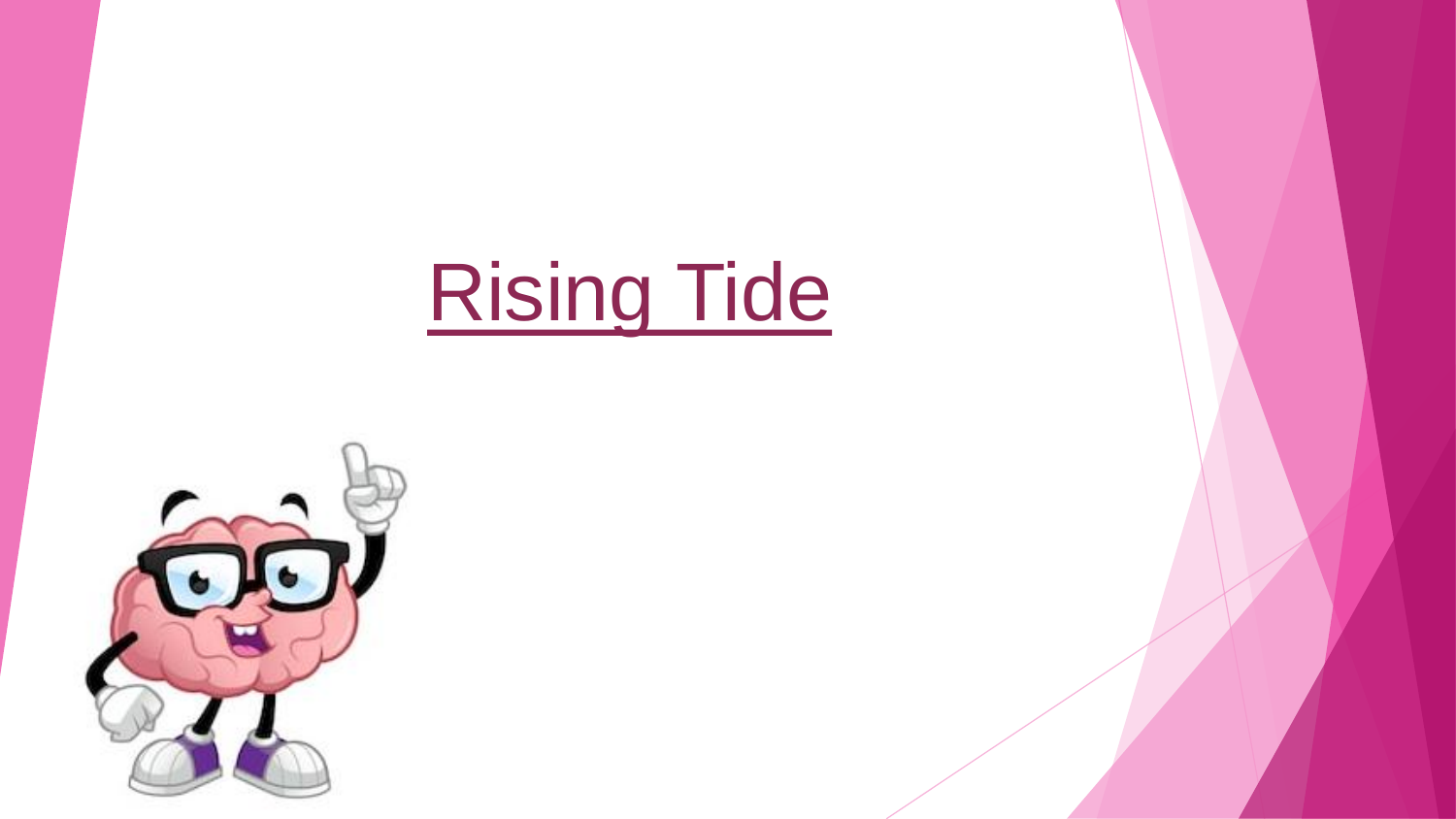Read the opening paragraphs of the story and answer the questions on the following slides.

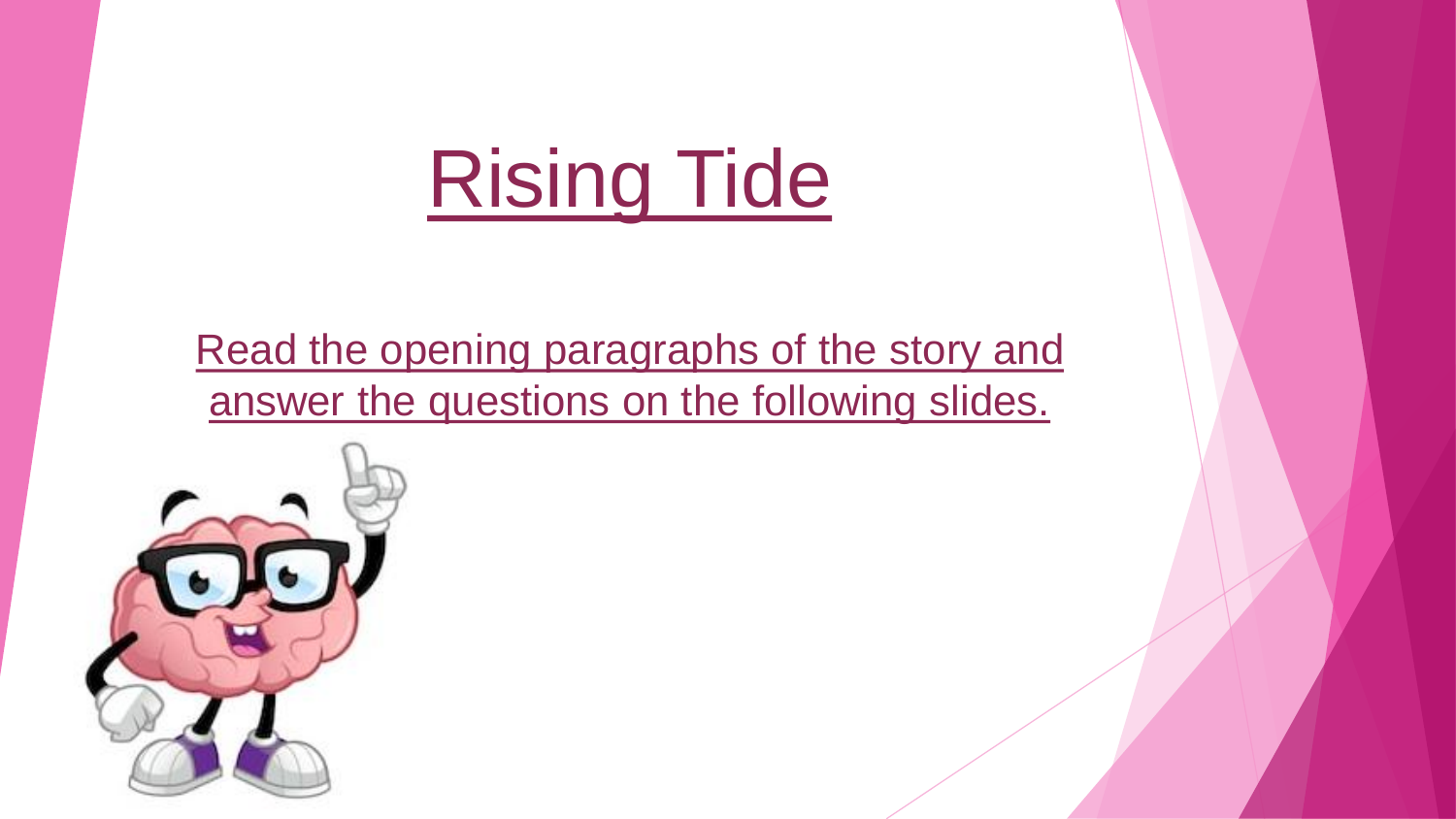

The hunt for fossils on the long pebbly shore had gone well, but now as the sun began to dip behind the cliff, Peter felt cold and a long way from home. Even though the rock samples they carried in their bags were small, the total weight made them heavy and this had slowed them down in the last hour.

Peter stopped, pulled his coat tightly around him and gazed out to sea. The wind was beginning to whip up the waves and they crashed even louder onto the rocks in front of him. Spray flew into the air and foamy water washed around the large grey boulders. His sister Bethany had wandered a little way ahead of him. He called the little girl back, encouraged her to button up her raincoat and reminded her to stay close to him all the time.

Away to his right he watched for several moments as the sea rushed in towards the base of the cliff. Each wave seemed to move closer to the rocks and soon, if the tide continued to come in with such speed, they would become cut off from the safety of the sandy beach beyond. Taking his sister by the hand, Peter began to quicken the pace but the rocks and pebbles were slippery with damp seaweed and on several occasions they stumbled and almost fell in their haste.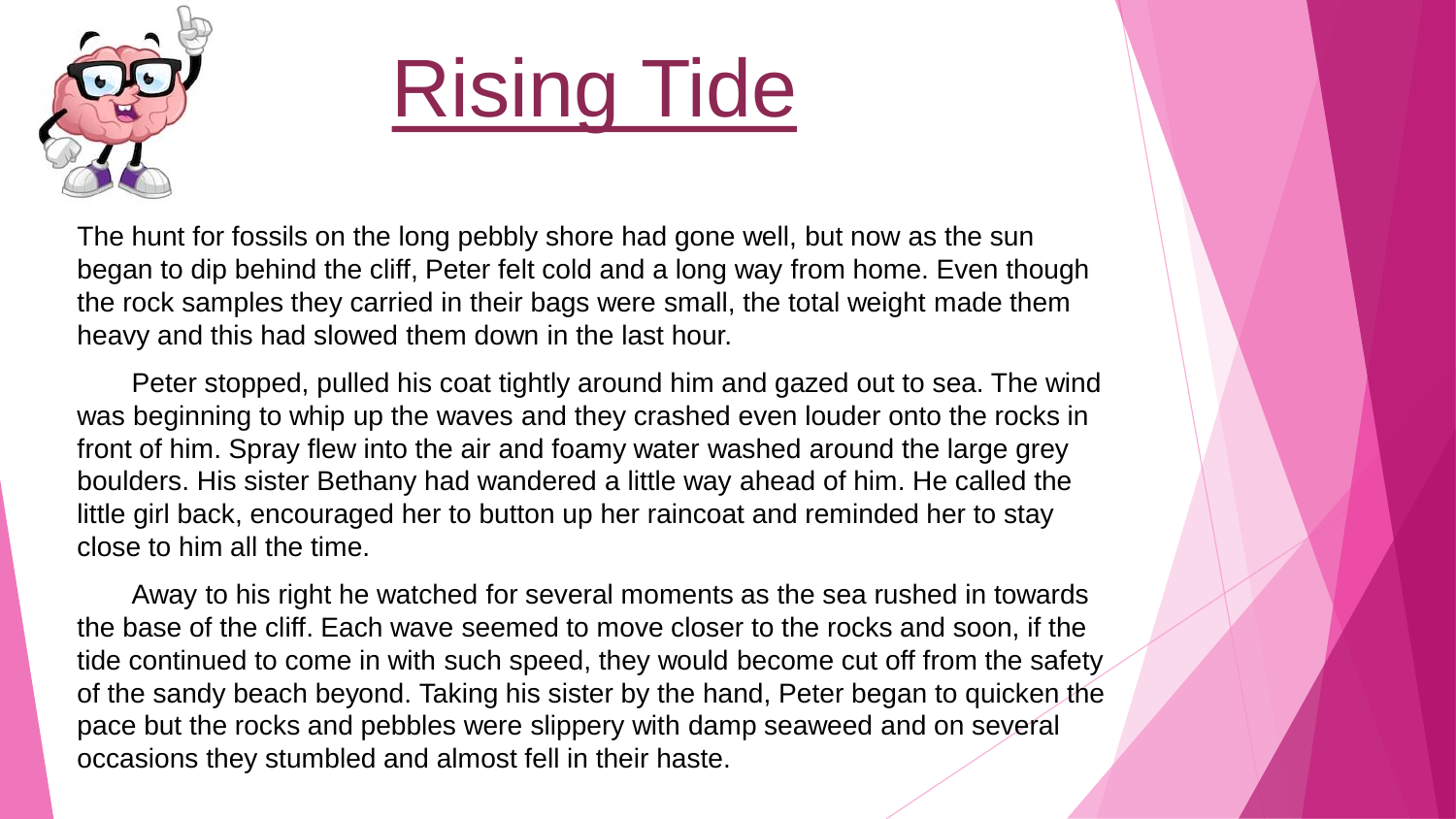

The hunt for fossils on the long pebbly shore had gone well, but now as the sun began to dip behind the cliff, Peter felt cold and a long way from home. Even though the rock samples they carried in their bags were small, the total weight made them heavy and this had slowed them down in the last hour.

Peter stopped, pulled his coat tightly around him and gazed out to sea. The wind was beginning to whip up the waves and they crashed even louder onto the rocks in front of him. Spray flew into the air and foamy water washed around the large grey boulders. His sister Bethany had wandered a little way ahead of him. He called the little girl back, encouraged her to button up her raincoat and reminded her to stay close to him all the time.

Away to his right he watched for several moments as the sea rushed in towards the base of the cliff. Each wave seemed to move closer to the rocks and soon, if the tide continued to come in with such speed, they would become cut off from the safety of the sandy beach beyond. Taking his sister by the hand, Peter began to quicken the pace but the rocks and pebbles were slippery with damp seaweed and on several occasions they stumbled and almost fell in their haste.

❖ **Where do you think the story is set? What clues in the text give away the location?**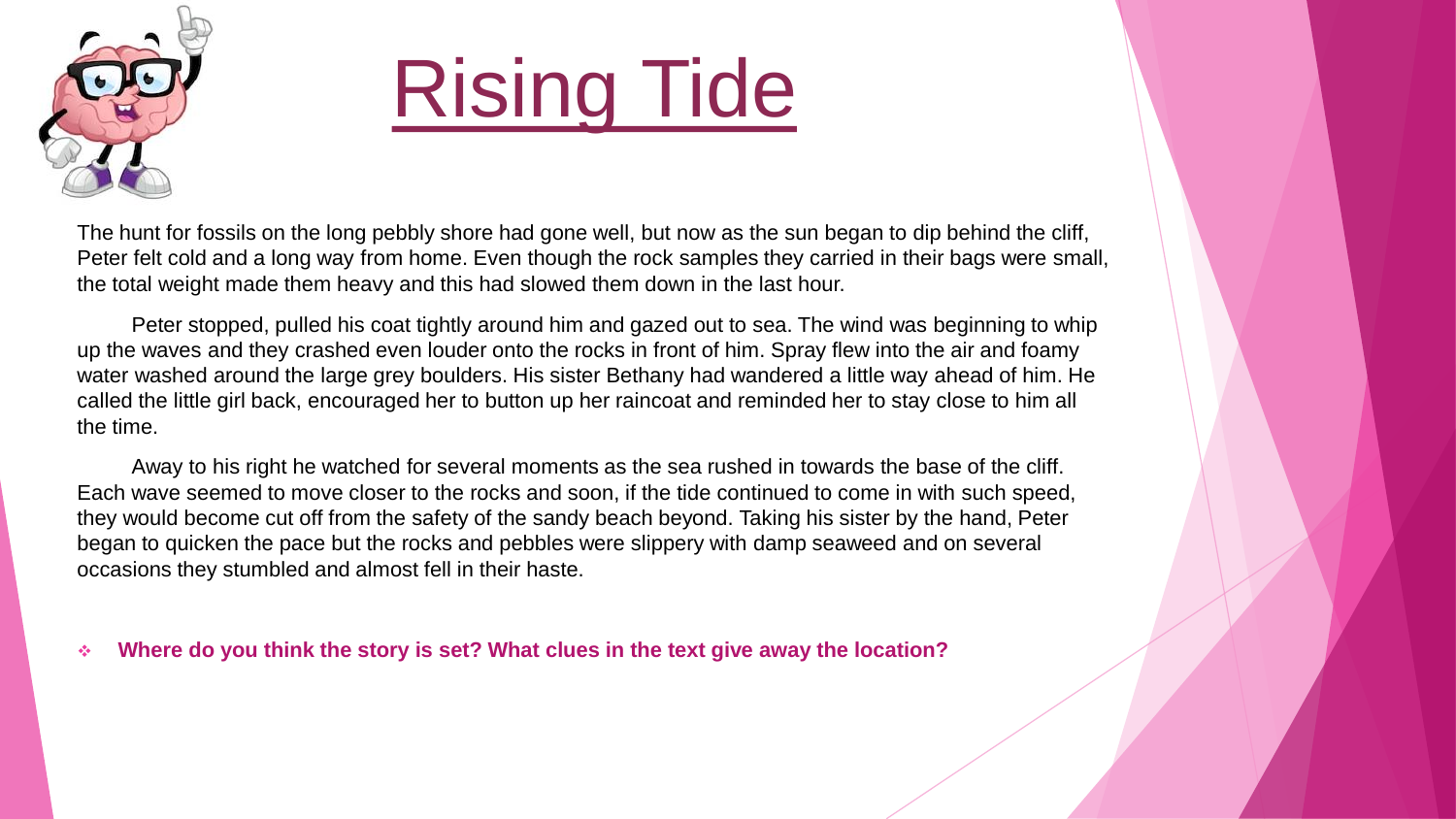

The hunt for fossils on the long pebbly shore had gone well, but now as the sun began to dip behind the cliff, Peter felt cold and a long way from home. Even though the rock samples they carried in their bags were small, the total weight made them heavy and this had slowed them down in the last hour.

Peter stopped, pulled his coat tightly around him and gazed out to sea. The wind was beginning to whip up the waves and they crashed even louder onto the rocks in front of him. Spray flew into the air and foamy water washed around the large grey boulders. His sister Bethany had wandered a little way ahead of him. He called the little girl back, encouraged her to button up her raincoat and reminded her to stay close to him all the time.

Away to his right he watched for several moments as the sea rushed in towards the base of the cliff. Each wave seemed to move closer to the rocks and soon, if the tide continued to come in with such speed, they would become cut off from the safety of the sandy beach beyond. Taking his sister by the hand, Peter began to quicken the pace but the rocks and pebbles were slippery with damp seaweed and on several occasions they stumbled and almost fell in their haste.

❖ **Do you think this is a good setting for a story? Explain your reasons.**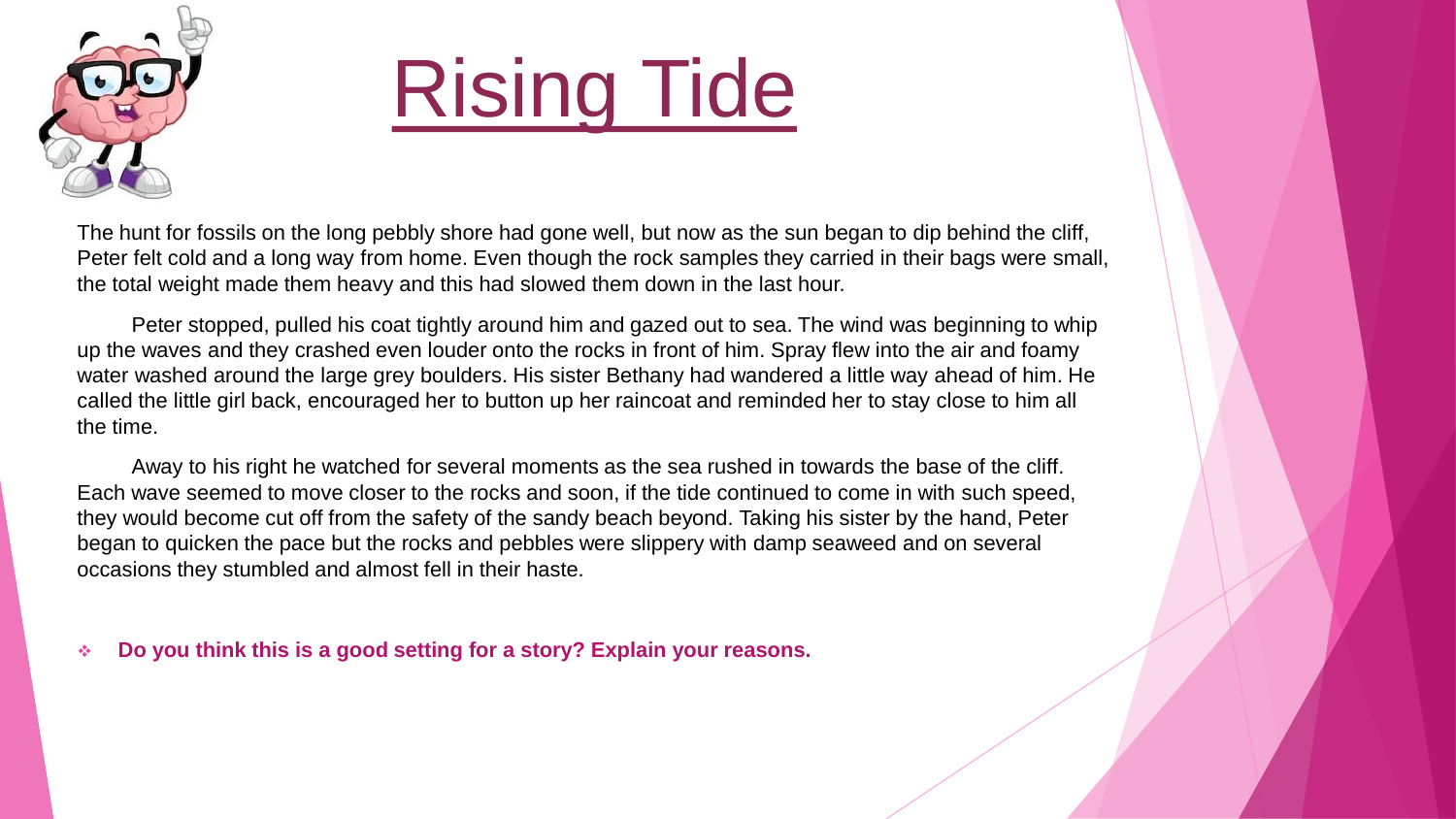

The hunt for fossils on the long pebbly shore had gone well, but now as the sun began to dip behind the cliff, Peter felt cold and a long way from home. Even though the rock samples they carried in their bags were small, the total weight made them heavy and this had slowed them down in the last hour.

Peter stopped, pulled his coat tightly around him and gazed out to sea. The wind was beginning to whip up the waves and they crashed even louder onto the rocks in front of him. Spray flew into the air and foamy water washed around the large grey boulders. His sister Bethany had wandered a little way ahead of him. He called the little girl back, encouraged her to button up her raincoat and reminded her to stay close to him all the time.

Away to his right he watched for several moments as the sea rushed in towards the base of the cliff. Each wave seemed to move closer to the rocks and soon, if the tide continued to come in with such speed, they would become cut off from the safety of the sandy beach beyond. Taking his sister by the hand, Peter began to quicken the pace but the rocks and pebbles were slippery with damp seaweed and on several occasions they stumbled and almost fell in their haste.

❖ **Make a list of the main dangers that are facing the two children as the story opens.**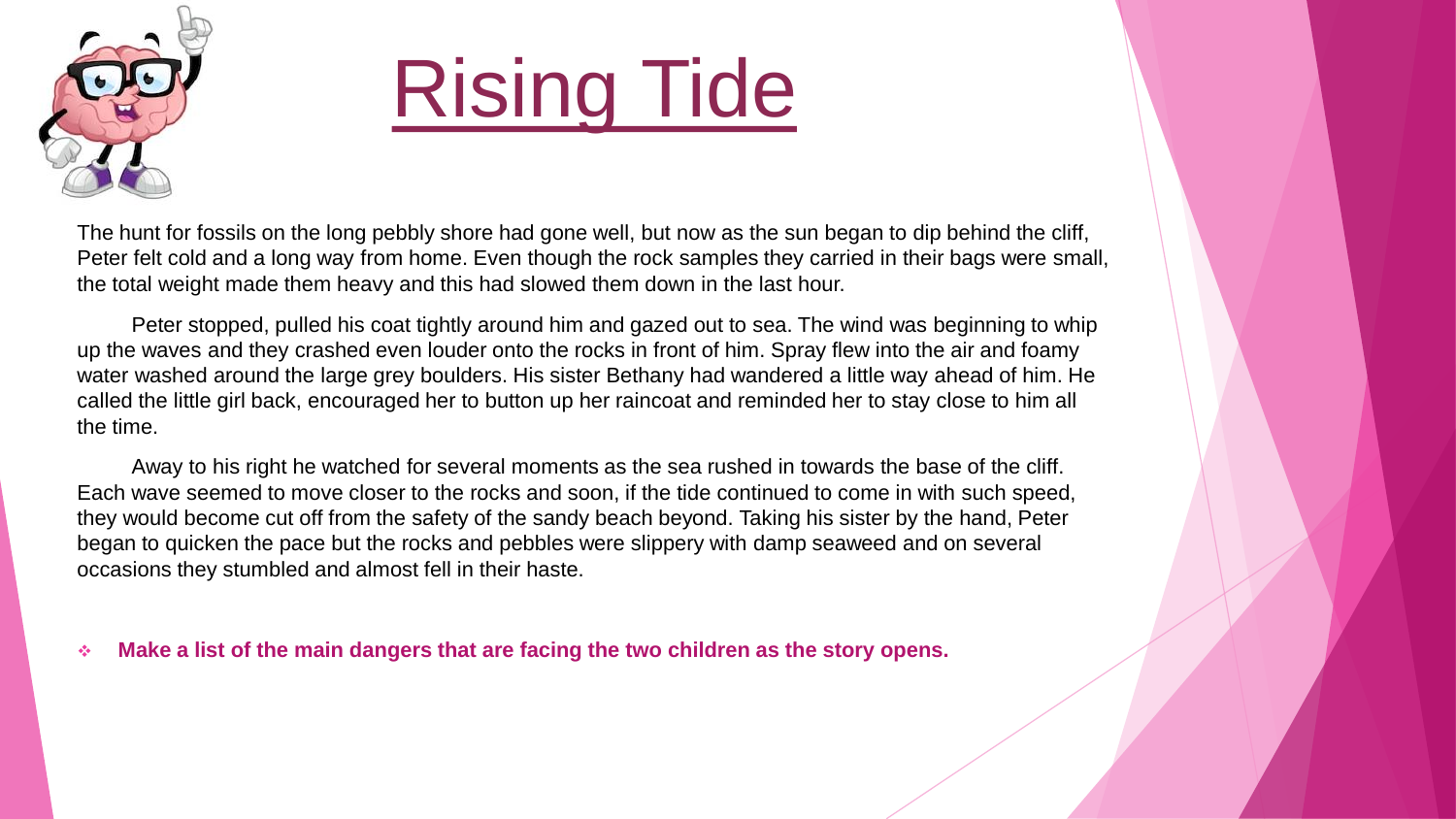

The hunt for fossils on the long pebbly shore had gone well, but now as the sun began to dip behind the cliff, Peter felt cold and a long way from home. Even though the rock samples they carried in their bags were small, the total weight made them heavy and this had slowed them down in the last hour.

Peter stopped, pulled his coat tightly around him and gazed out to sea. The wind was beginning to whip up the waves and they crashed even louder onto the rocks in front of him. Spray flew into the air and foamy water washed around the large grey boulders. His sister Bethany had wandered a little way ahead of him. He called the little girl back, encouraged her to button up her raincoat and reminded her to stay close to him all the time.

Away to his right he watched for several moments as the sea rushed in towards the base of the cliff. Each wave seemed to move closer to the rocks and soon, if the tide continued to come in with such speed, they would become cut off from the safety of the sandy beach beyond. Taking his sister by the hand, Peter began to quicken the pace but the rocks and pebbles were slippery with damp seaweed and on several occasions they stumbled and almost fell in their haste.

❖ **What evidence is there that Peter is becoming concerned about the safety of his sister?**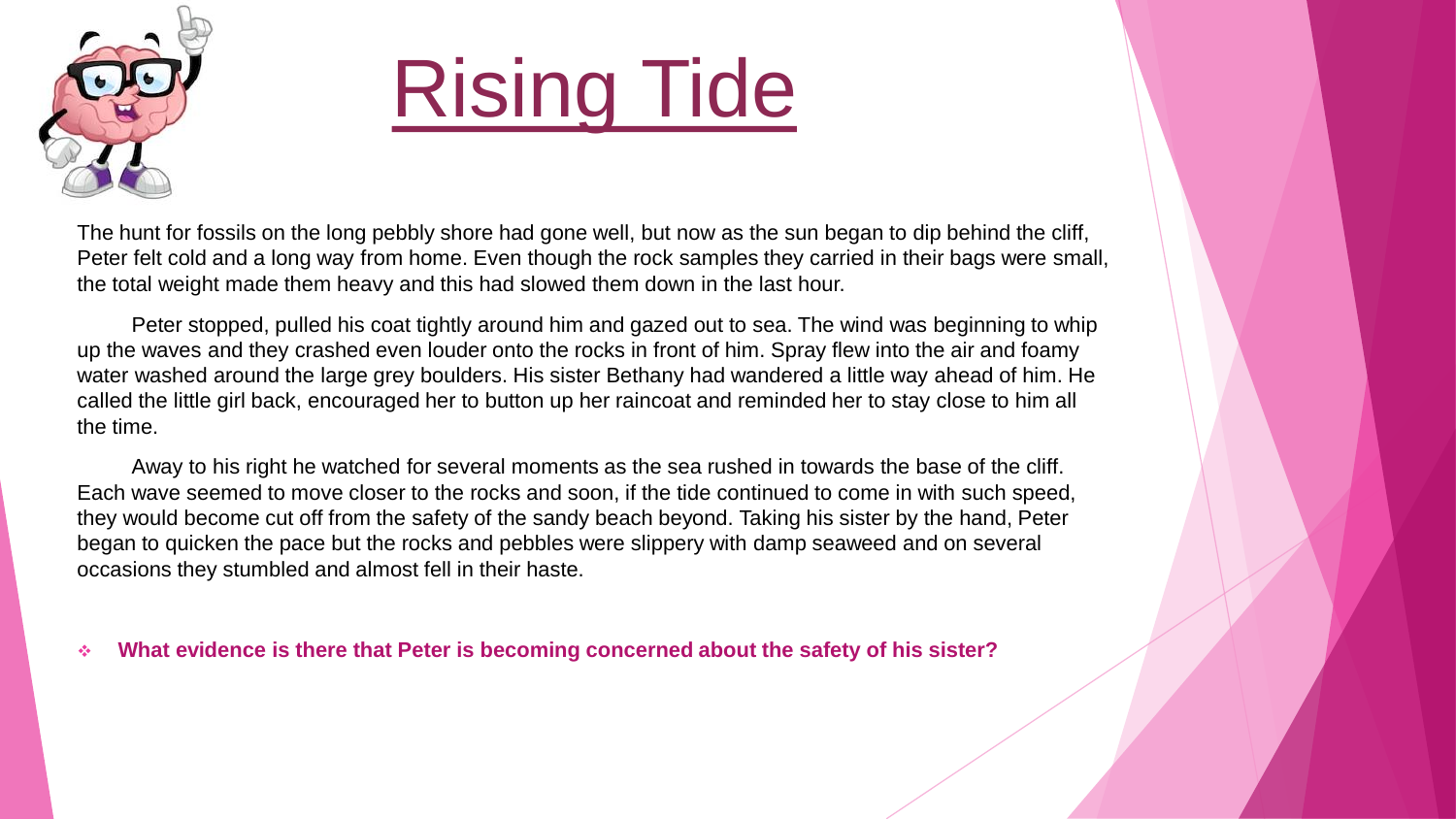

The hunt for fossils on the long pebbly shore had gone well, but now as the sun began to dip behind the cliff, Peter felt cold and a long way from home. Even though the rock samples they carried in their bags were small, the total weight made them heavy and this had slowed them down in the last hour.

Peter stopped, pulled his coat tightly around him and gazed out to sea. The wind was beginning to whip up the waves and they crashed even louder onto the rocks in front of him. Spray flew into the air and foamy water washed around the large grey boulders. His sister Bethany had wandered a little way ahead of him. He called the little girl back, encouraged her to button up her raincoat and reminded her to stay close to him all the time.

Away to his right he watched for several moments as the sea rushed in towards the base of the cliff. Each wave seemed to move closer to the rocks and soon, if the tide continued to come in with such speed, they would become cut off from the safety of the sandy beach beyond. Taking his sister by the hand, Peter began to quicken the pace but the rocks and pebbles were slippery with damp seaweed and on several occasions they stumbled and almost fell in their haste.

❖ **How do you think the children would be feeling in a situation like this? How would you feel personally?**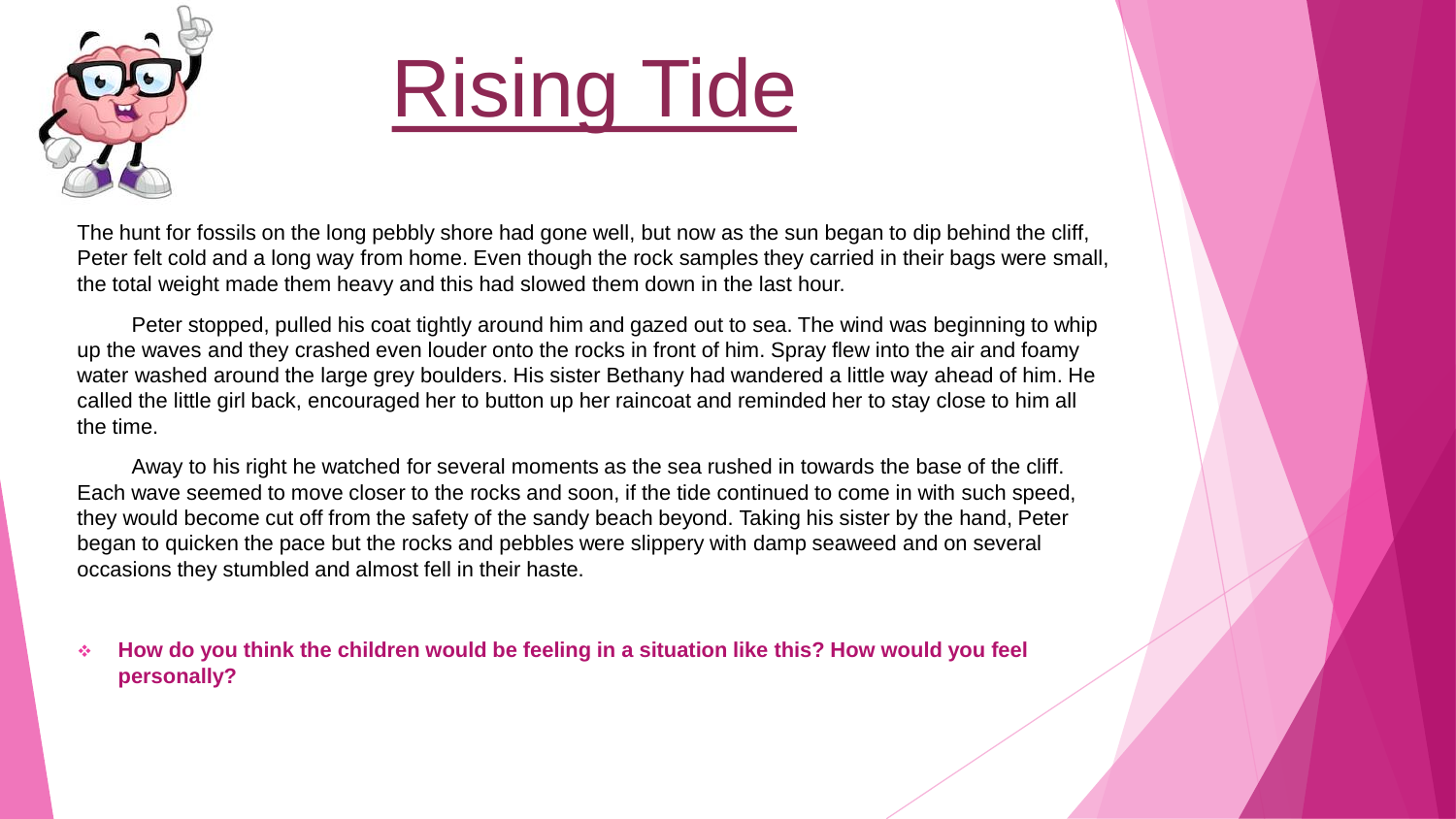

The hunt for fossils on the long pebbly shore had gone well, but now as the sun began to dip behind the cliff, Peter felt cold and a long way from home. Even though the rock samples they carried in their bags were small, the total weight made them heavy and this had slowed them down in the last hour.

Peter stopped, pulled his coat tightly around him and gazed out to sea. The wind was beginning to whip up the waves and they crashed even louder onto the rocks in front of him. Spray flew into the air and foamy water washed around the large grey boulders. His sister Bethany had wandered a little way ahead of him. He called the little girl back, encouraged her to button up her raincoat and reminded her to stay close to him all the time.

Away to his right he watched for several moments as the sea rushed in towards the base of the cliff. Each wave seemed to move closer to the rocks and soon, if the tide continued to come in with such speed, they would become cut off from the safety of the sandy beach beyond. Taking his sister by the hand, Peter began to quicken the pace but the rocks and pebbles were slippery with damp seaweed and on several occasions they stumbled and almost fell in their haste.

- ❖ **Look at the words listed below that appear in the story. What other words might be used to replace them?**
- ❖ **dip gazed flew base boulders stumbled**